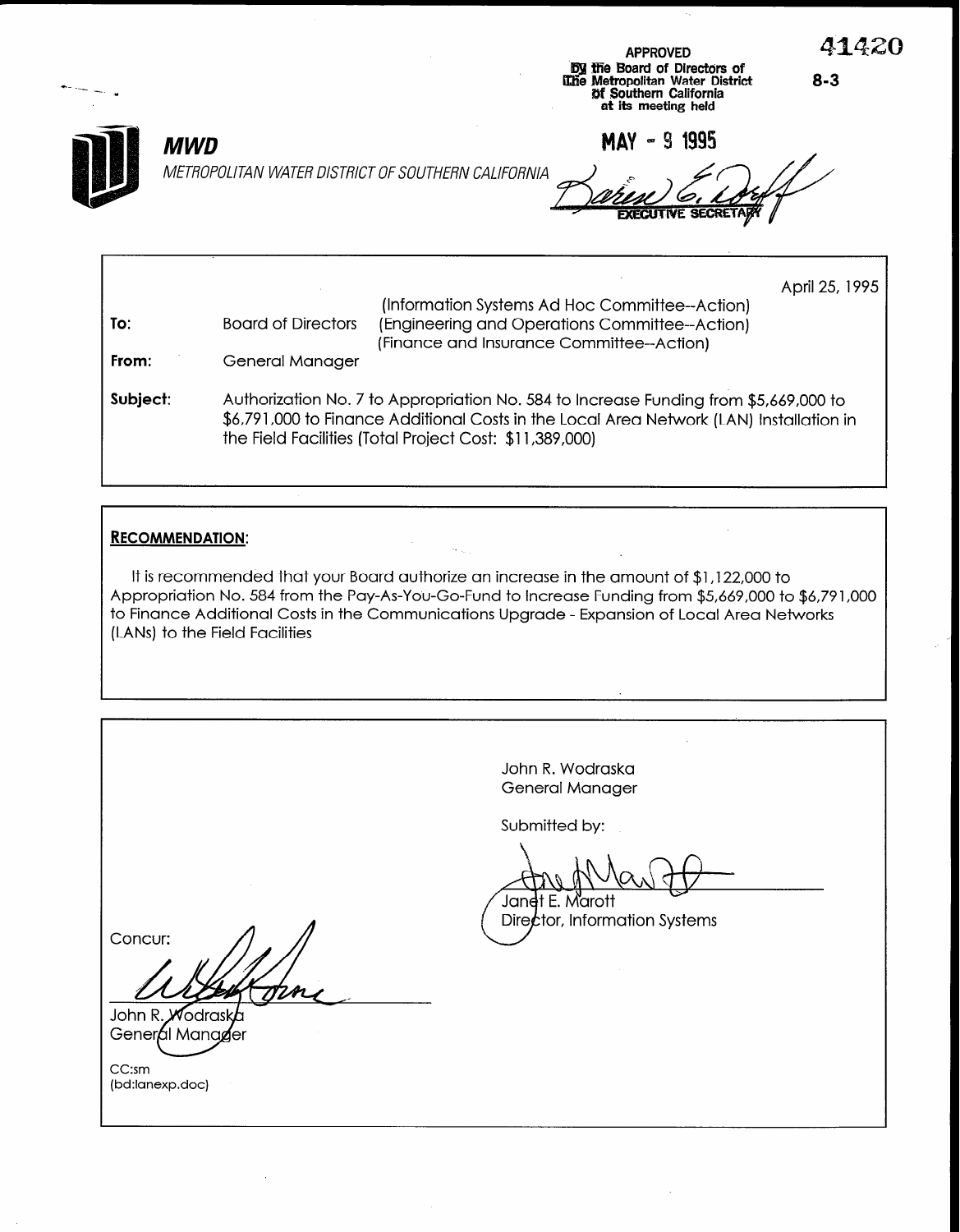Board of Directors **-2-** April 25, 1995

.

| <b>CAPITAL FUNDING REQUEST</b>                                                                                                                                                                                                                   |                                      |                                                         |  |  |  |  |  |  |
|--------------------------------------------------------------------------------------------------------------------------------------------------------------------------------------------------------------------------------------------------|--------------------------------------|---------------------------------------------------------|--|--|--|--|--|--|
| COMMUNICATIONS UPGRADE - LOCAL AREA NETWORK (LAN) INSTALLATION IN FIELD FACILITIES<br><b>PROJECT NAME:</b>                                                                                                                                       |                                      |                                                         |  |  |  |  |  |  |
| 584<br><b>APPROPRIATION NO.:</b>                                                                                                                                                                                                                 | <b>FUNDING REQUEST NO.:</b><br>7     | \$1,122,000<br><b>AMOUNT:</b>                           |  |  |  |  |  |  |
| PAY-As-YOU-GO<br><b>SOURCE OF FUNDS:</b>                                                                                                                                                                                                         |                                      |                                                         |  |  |  |  |  |  |
| FY 94/95<br><b>BUDGET:</b><br>$NO$ $\Box$                                                                                                                                                                                                        | $YES$ $\boxtimes$<br>@  \$ 4,133,800 | <b>CAPITAL PROGRAM</b><br><b>PAGE NO. REFERENCE: 65</b> |  |  |  |  |  |  |
| <b>PROJECT JUSTIFICATION AND TYPE: (CHECK ALL APPLICABLE)</b><br><b>MEET WATER DEMANDS</b><br><b>NEW FACILITY</b><br><b>REPLACEMENT</b><br><b>MANDATED BY LAW</b><br>ΙVΙ<br><b>IMPROVEMENT</b><br><b>EXPANSION</b><br>ASSET PROTECTION/RISK MGT. |                                      |                                                         |  |  |  |  |  |  |
| <b>COST AVOIDANCE</b><br>☑<br><b>OTHER PRODUCTIVITY GAIN THRU AUTOMATION</b><br><b>PROJECT DESCRIPTION: (INCLUDE CLASSIFICATION AND PURPOSE)</b>                                                                                                 |                                      |                                                         |  |  |  |  |  |  |

In February 1994, your Board approved Revision No. 6 to Appropriation No. 584 to increase funding by \$2,519,000 to finance the expansion of Local Area Network (LAN) Services to the Field Facilities.

Authorization No. 7 to Appropriation No. 584 is a request to increase funding for the Field Office Local Area Network (LAN) Expansion project. This increase is to cover additional LAN requirements and cost increases as follow:

Site preparation costs. Nine facilities (San Dimas, Weymouth, Gene, Diemer, Jensen, Mills, Lake Skinner, Lake Mathews and Soto St.) required the installation of conduit and/or cable trays because expected pathways were not available between or within buildings. One of the project assumptions had been the availability of adequate as-built drawings, equipment rooms, and pathways in all facilities. The LAN cable plants required installation of over 70,000 feet of conduit/cable trays and 9,000 feet of trenching, along with materials, District labor costs, and equipment usage. The production of as-builts and contractor specification costs are a part of this cost. **Constructed Entity Constructer Constructer Constructer Constructer Constructer Constructer Constructer Constructer Constructer Constructer Constructer Constructer Construction Construction Construction Construc** Additional LAN requirements in existing sites. Connectivity requirements increased to include 25 buildings and 196 additional connections in Weymouth and Gene Headquarters. These connections will allow staff in all buildings to fully participate in local and District-wide automated business systems. Original estimate: \$50,000. Total cost: \$276,000. LAN equipment room construction. Due to space limitations in the San Dimas, Lake Mathews, and Weymouth facilities, construction of lockable rooms is required to secure LAN equipment and backup media from unauthorized access. The cost of the cost of the cost of the cost: \$ 120,000. Additional LAN sites. Connectivity to District-wide applications, such as legislative tracking and document retrieval, is now required for the Washington office. Upgrades are required for the new Sacramento office to accommodate additional staff. The state of the Criginal estimate: \$ 6,000. Total cost: \$ 50,000.

Cost increases. The cost of copper cable, fiber-optic cable and WAN equipment has increased since January 1994 when the estimates were completed. Original estimate: \$ 0. Total cost: \$ 17,000. Class: -- Three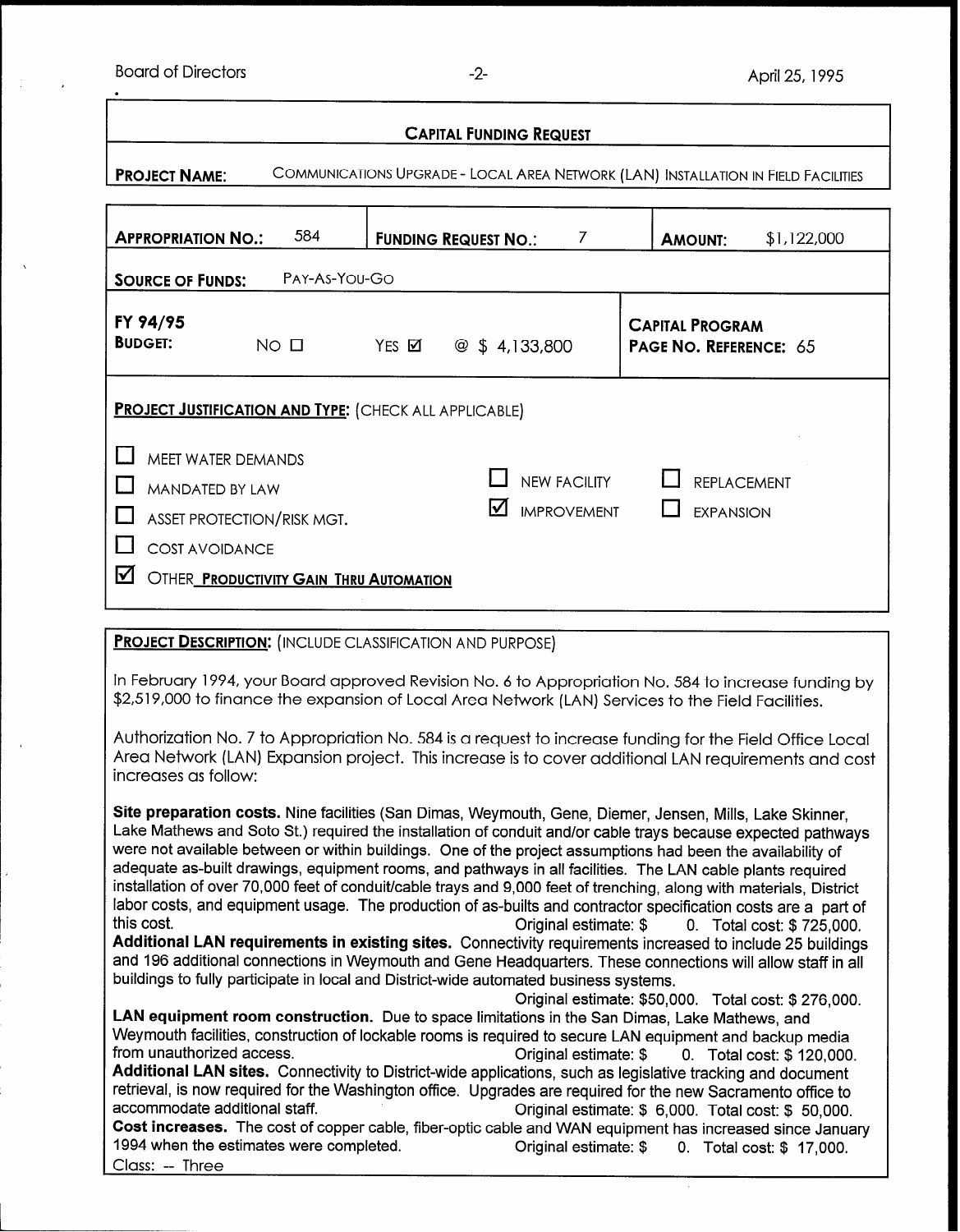1

#### **BENEFIT:** (NARRATIVE FOR DIRECT AND OTHER BENEFITS)

The cabling and LAN equipment installed by this project will accommodate the communications requirements of core business systems, such as Materials Management, Fixed Assets, and Human Resources systems, as well as Material Safety Data Sheets (MSDS) and Incident Reporting. The systems will also handle additional planned applications such as Electronic Messaging and Operations' Maintenance Management. Capacity may be increased in modular components, such as additional router and hub ports or servers.

| <b>PROJECT PLAN:</b>    |               |                   | FIELD LAN INSTALLATION PROJECT (ESTIMATES IN REVISION 6 VS. PROJECTED TO COMPLETE) |               |                               |               |
|-------------------------|---------------|-------------------|------------------------------------------------------------------------------------|---------------|-------------------------------|---------------|
| PHASE                   | ORIGINAL EST. | <b>% COMPLETE</b> | PROJ. TOTAL                                                                        | 1994          | 1995                          | 1996          |
| <b>DESIGN</b>           | \$56,875      | 80%               | \$247,559                                                                          |               |                               |               |
| <b>SITE PREPARATION</b> | \$<br>0       | 45%               | \$725,356                                                                          |               |                               |               |
| <b>CABLE PLANT</b>      | \$611,000     | 35%               | \$1,224,521                                                                        |               |                               |               |
| <b>IMPLEMENTATION</b>   | \$1,598,125   | 33%               | \$1,443,564                                                                        |               |                               |               |
| <b>CONTINGENCY</b>      | \$253,000     |                   | \$<br>0                                                                            |               |                               |               |
| TOTAL REV. 6 \$         | 2,519,000     |                   | TOTAL TO COMPLETE \$3,641,000                                                      | TOTAL AUTH. 7 | TOTAL APPROP. 584 \$6,791,000 | $$1,122,000*$ |

\* The majority of funds requested will be used in F/Y 1994-95

# **ALTERNATIVES TO PROPOSED ACTION:**

The alternative to full LAN connectivity is the present interim method of using slow-speed modems to dial into remote LAN equipment. Modem connections are unreliable and not rated for the expected transaction volume. Using modems would lead to increased downtime and lowered productivity among the field staff and is therefore not considered a reasonable alternative.

# CEQA COMPLIANCE / ENVIRONMENTAL DOCUMENTATION:

The proposed action is exempt from the provisions of the California Environmental Quality Act (CEQA), as it involves the minor alteration of existing facilities with no expansion of use beyond previously existing.